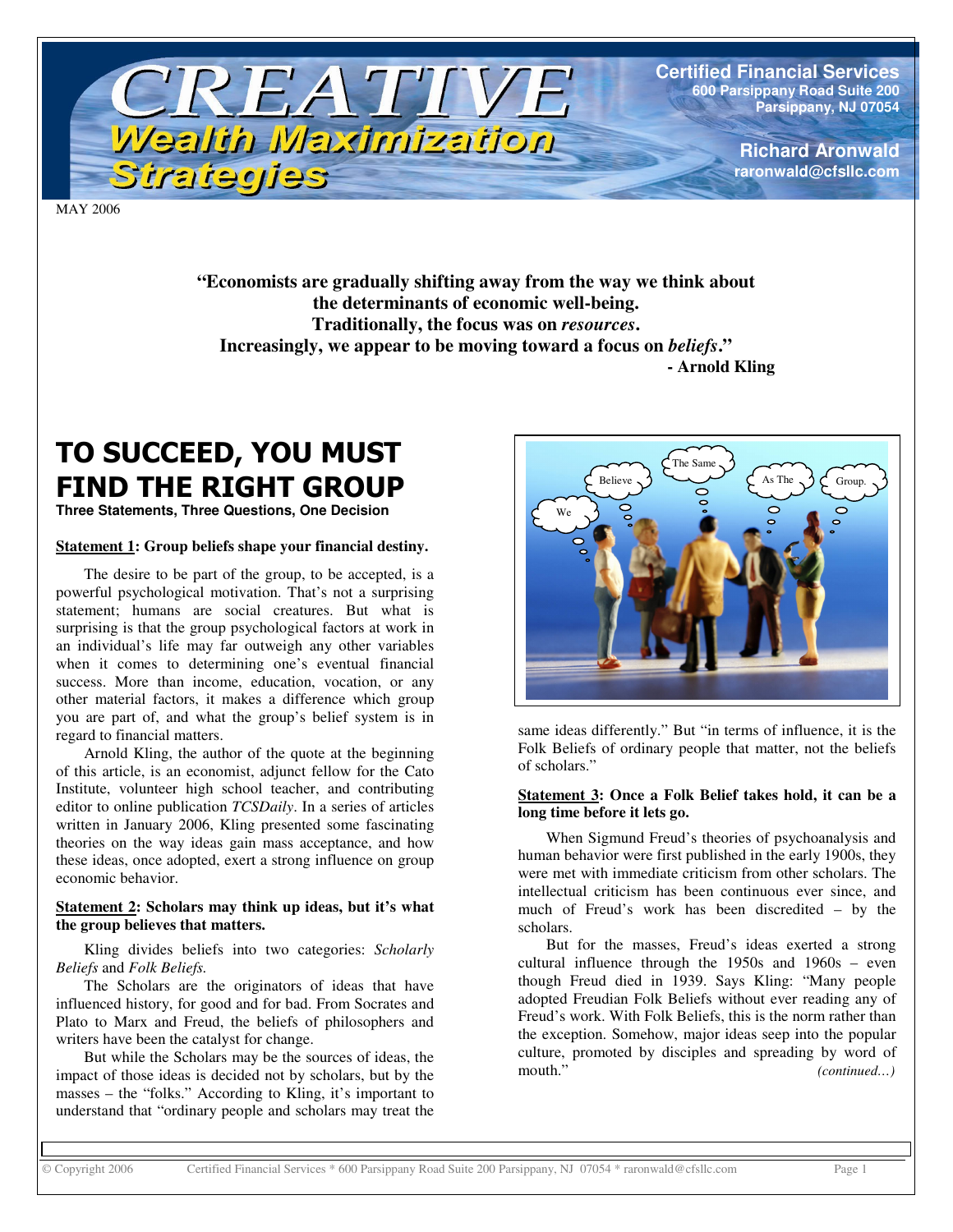#### **Question 1: What does this have to do with economics?**

A number of recent publications by economists support the premise that economic prosperity is largely dependent on the prevailing Folk Beliefs of a society. In *The Mystery of Capital* (Basic Books, 2000) Hernando de Soto states that the reason "capitalism triumphs in the West and fails everywhere else" is primarily because of the strong belief in property rights and the rule of law. David Landes' *Wealth and Poverty of Nations* (Norton, 1999) declares "cultural mores" are the reason some nations prosper and others flounder.

Kling summarizes:

- ♦ People behave differently based on what they believe.
- People support different institutions and policies based on what they believe.
- People's beliefs tend to reflect the beliefs that they are exposed to in their immediate family and peer groups.
- Because of the importance of peers and family, beliefs among a group can remain stable for a long time, and then rapidly evolve when a critical mass of people experience a change of mind.

#### **Question 2: How does this apply to personal finances and future planning?**

Applying some of the observations outlined above, let's consider one of the common Folk Beliefs from the realm of personal planning: **The cornerstone for one's financial plan is a tax-deferred retirement plan, such as a 401(k).**

In the past 20 years, the tax-deferred retirement plan has seeped into the popular culture, supported by a bunch of media "disciples" who make their living telling you

how to get rich and retire. A  $401(k)$  is what "they" say "everybody" should do. It's a full-fledged Folk Belief. That's why you'll hear:

"I maxed out my  $401(k)$  contributions this year."

"What did your quarterly statement look like?"

"When you get to invest pre-tax, it's like the government is giving you free money!"

"If you don't participate in the company plan, you're stupid!"

These are typical statements, made by ordinary people – your neighbors, colleagues, family members. Are they 401(k) "experts?" Probably not.

Does it matter that some financial "scholars" consistently take issue with the 401(k) concept, offering logical and detailed reasons to perhaps consider other alternatives?

No.

And it's not likely to change any time soon. The 401(k) has become embedded in the culture. For many, a discussion of its relative merits may be a waste of time, because as Kling notes, Folk Beliefs established by the ordinary people are "much more settled than Scholarly Beliefs." And those in the "401(k) group" aren't likely to change their beliefs  $$ unless they do so as part of a new group.

#### **Question 3: Do you really want to be part of this group?**

The belief in a  $401(k)$  is just one example of the financial Folk Belief systems prevalent in the United States today. Assuming you accept the premise that people act according to their beliefs, it's reasonable to ask, *"are these belief systems profitable?"*

Consider the following (and read the details elsewhere in this issue):

- ♦ The personal saving rate for American families in 2005 was negative for the first time since the Depression.
- ♦ The average college graduate has student loan debts between \$19,000 and \$100,000.
- $10\%$  of U.S. households hold 70% of all net worth. while 50% own only 2.6% of the total (see graph, next page).

Just to be clear: No one is saying that belief and participation in a 401(k) leads directly to a negative savings rate, student loan debt, and a disproportionate transfer of wealth. Kling is quick to say that just because something is a widely held Folk Belief doesn't mean it is "wrong". The importance is recognizing how deeply entrenched beliefs

> have a widespread impact on attitudes and actions.

> But as you become aware of the particular Folk Beliefs about money and planning, including those about retirement, it is also worth noting the results that appear to follow. And at some point during this evaluation, a question should pop up…

#### **Do you really want to be part of this group belief system?**

#### **The Decision: Which group are you going to belong to?**

Think of a time in your life when you decided to stand apart from the crowd, or chose to head in a different direction than the herd.

Maybe it was because of your personal conviction, or maybe it was just stubbornness, but you weren't doing what everyone else was doing. And in that moment, when you made the decision to take a different path, do you remember the feeling of being alone? Do you remember the moment when you thought, "I'm not part of the group anymore, I'm going to lose some friends?"

Maybe later on, your decision to take "the road less traveled" was vindicated, and others congratulated you, or even joined your side – and you became part of a group again because people joined *you*. But for awhile, you were on the outside. And no matter how independent and selfconfident you are, nobody likes to be outside the group. You must find a group to which you can belong. Your long-term survival, mentally, physically and *financially*, depends on it. And if you want to succeed, the *belief system of the group* will be a critical factor in whether you achieve your goals.

It's clear that some financial beliefs are better than



Which group are you going to belong to?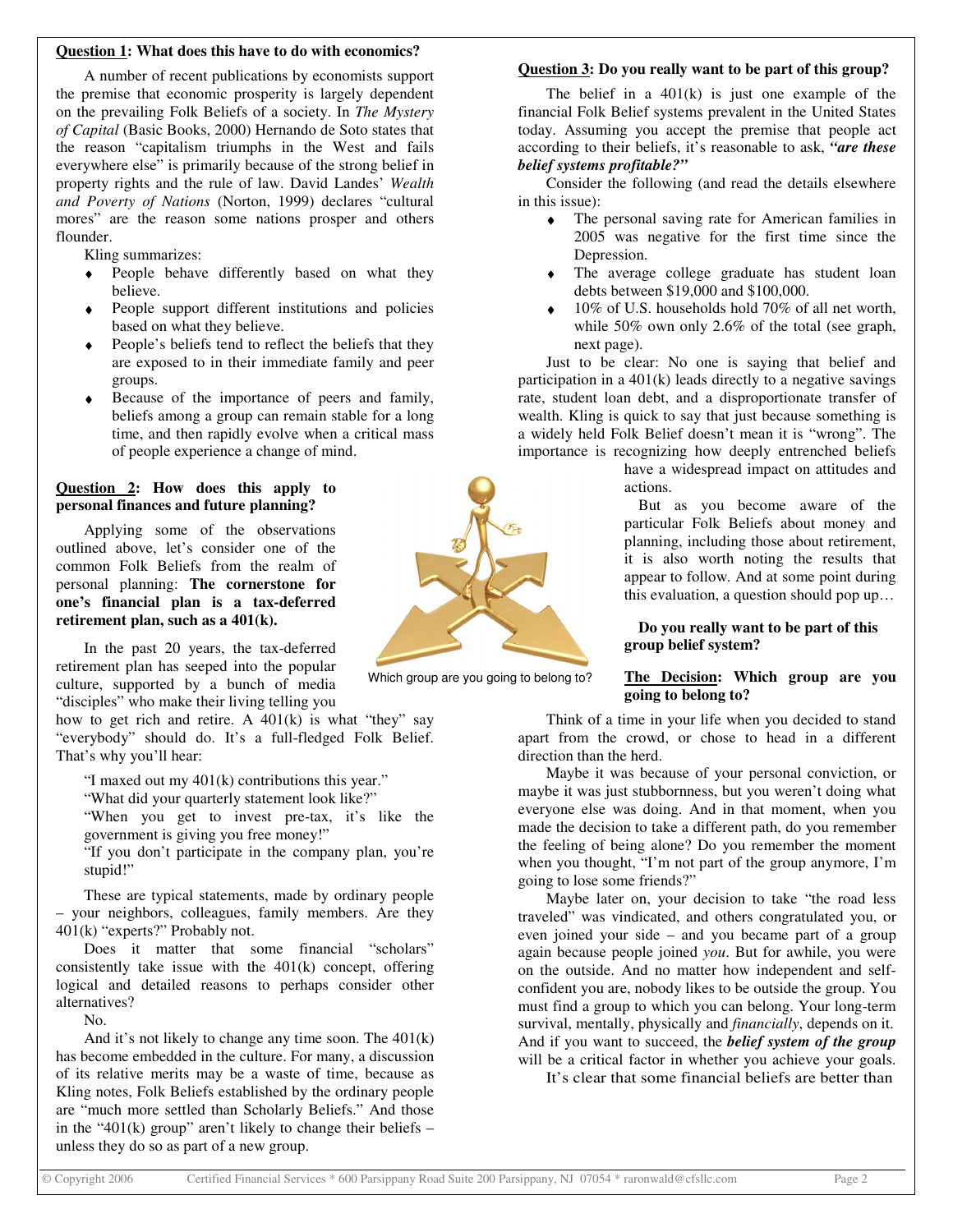others in producing "economic well-being" – the 10% of American households that control 70% of the nation's net worth must think and act from a better financial belief system.

A couple of final points: Just because some financial belief systems don't "work" – i.e., they don't lead to greater financial well-being for the group – doesn't mean people will stop believing in them. The psychological power of being part of the group is often greater than the economic realities that result from the belief. Even though communism has never resulted in economic success, there are many who have remained true believers, right to the end. The collapse of the Soviet Union was a "surprise" to them, even though many scholars saw it as inevitable.

Here's the follow-up thought: Because of the power of group belief, one individual almost never changes a group belief. So if you embrace a different belief, you're going to have to find a different group.

- ♦ **What are the financial belief systems of your group?**
- ♦ **Are you satisfied with the results?**
- ♦ **If your beliefs (and economic expectations) have changed, are you in the right group?**
- ♦ **Would you like our help to determine if the goals of your current belief group are in line with your personal goals?**



#### **THE COST OF GENEROSITY:** *PAYING TAX ON INCOME YOU DON'T RECEIVE*

It would be possible to fill every "Things that make you go 'Hmmm…" column with head-scratching tax stories. But too much ridiculous taxation reading might lead to depression. Still, every once in awhile there's a doozy that you just gotta read, even at the risk of your sanity.

This is another item from Eva Rosenberg, a nationally syndicated columnist who calls herself the "Tax Mama." (Another sanity question: Why would anyone want to be a "Tax Mama?") From a February 21, 2006 article, here's the story:

A couple in Washington was building a vacation home, and received a \$70,000 loan from a relative to finish the project. The couple was going to repay the loan in full as soon as the construction was complete by refinancing the property with a conventional mortgage. Since the loan was to a family member, and the expected repayment was within a year, the relative generously offered the loan interest-free. In preparing to file their taxes, the couple wrote Ms. Rosenberg asking if they should report the loan, since both individuals are self-employed, and the IRS might question the origin of the additional \$70,000 deposited to their account.

Ms. Rosenberg responded, telling the Washington couple there's "good news for you – and bad news. And more good news."

The first good news? The loan isn't taxable. The couple just needs to keep records of the construction costs, and the repayment. Nothing too controversial or unusual in that statement.

But the Tax Mama's "bad news" is rub-your-eyes, shake-your-head, and absolutely mind-boggling. Says Ms. Rosenberg:

"You're going to have to face your very generous relative and tell her that *she will have to pay tax on the interest income she didn't receive*." (italics added)

Pay tax on interest income she didn't receive? No way! Oh yes way. The IRS calls this "imputed interest." Thus, even if you lend money interest-free, and the loan is over \$10,000, you must still pay tax on the interest you *could have* received, using interest rate tables provided by the government. And there are actually two sets of rates, one for short-term loans (less than a year) and long-term rates.

Which leads to the final piece of "good news." If the IRS insists on taxing the imputed interest for the lender, the borrower (in this case, the couple building the house) can also claim a deduction for the same interest they didn't pay!

*Hmmm…* Representative Gil Gutknecht, R-Minnesota made this comment on taxation in an April 15, 2006 *World* article: *"There is an old adage that if you want more of something, you should subsidize it. If you want less of something, you should tax it. And what do we do in America? We tax income. We tax investment. We tax savings. We tax all of the things we want more of, and yet we subsidize consumption, indirectly."* If that's true, what does the government want less of, family generosity?

**"Somehow or another, it never dawns on most financial gurus that you** *can* **control the financial environment in which you operate. Perhaps it is caused by a lack of imagination, but whatever the cause, learning to control it is the most profitable thing you can do over a lifetime."**

**- R. Nelson Nash**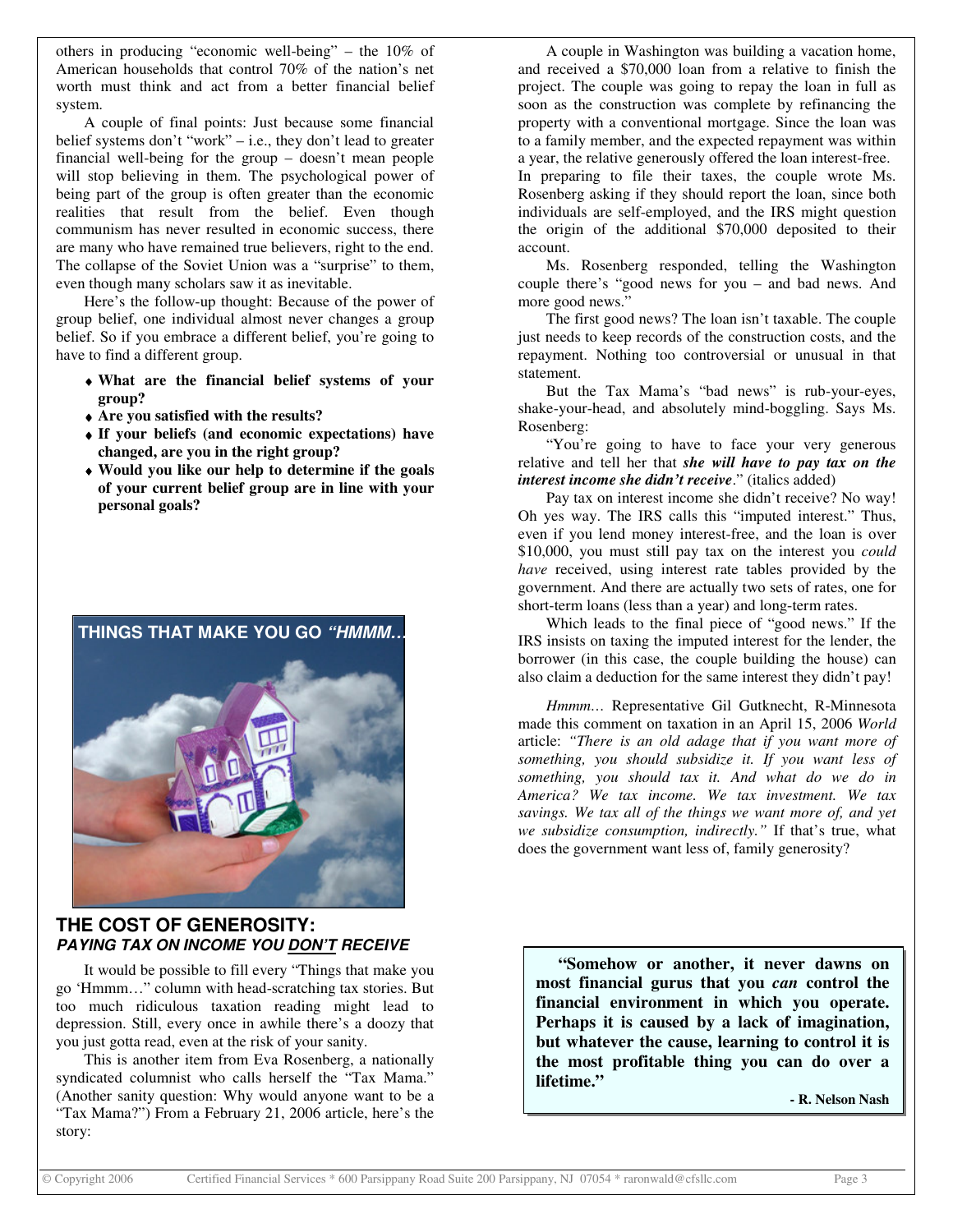# **NEWS DIGEST**

*(Snippets from stuff we've read, including differing points of view, not all of which we agree with. Want to know more? Give us a call and we can provide you with the complete article.)*

#### **2005 WAS NOT A GOOD YEAR FOR AMERICAN SAVERS**

From baby-boomers ill-prepared for retirement to people in their 20s deep in credit card debt, the personal savings rate of Americans dipped below zero last year for the first time since the Great Depression.



The Commerce Department reported that the personal savings rate in 2005 fell

to negative 0.5 percent, meaning that Americans spent their paychecks and then dipped into savings or borrowed to spend more. In December, personal savings was a negative \$67.4 billion.

It was the first time since the 1930s that the government had recorded personal spending surpassing personal income for an entire year.

Laura Smitherman, *Baltimore Sun,* January 31, 2006.

#### **LONG-TERM CARE INSURANCE: A VALUABLE EMPLOYEE BENEFIT?**

For working Americans and their employers, caring for an incapacitated parent or spouse can be expensive. "It's costing an estimated \$659,000 over the lifetime of each and every employee," says Carmen Truesdale, CEO of LTC Financial Partners, publisher of a new guidebook on the subject. That figure includes time spent away from work caring for family members, lost wages, and lost contributions to Social Security and pensions. In addition, companies suffer from reduced productivity as employees worry about their loved one or rush off to handle emergencies.

"Caregiving and productive work don't mix," says Truesdell. "But who says performance needs to suffer just because an employee's family member needs help?" The answer, says Truesdell is long term care insurance, "so money is available to pay someone else to tend the loved one." *PRNewswire*, April 4, 2006.

#### **DOES YOUR RELATIONSHIP NEED A "SPOUSAL AUTHORIZATION LIMIT?"**

Marital disharmony in America could be eased overnight by a little machine that would sit next to cash registers at every retailer. It would authorize not only your credit-card limit, but also your "spousal authorization amount."



would determine its own limits in advance, a giant

bureaucratic agency would be informed, and countless money battles and divorces could be avoided.

Surveys show that up to half of all couples admit that they commit "financial infidelity" – lying to spouses about expenditures they've made.

Jeffrey Zaslow, *Wall Street Journal*, March 30, 2006.

#### **A COLLEGE EDUCATION = A DEGREE IN DEBT**

Tuition costs have jumped 32% at four-year private colleges over the past 10 years and 41% at public universities, according to the College Board. Average

tuition, room and board fees at private colleges are \$29,000 this year and \$12,000 at public universities.

For graduating seniors, the average student debt is about \$19,000 financial aid experts said. Graduate students have an average debt that ranges from \$19,900 to \$105,000 for medical students including



college costs, according to the Department of Education. Pamela Brogan, *Gannett News Service*, March 24, 2006.

#### **A NEW ERA FOR OLD AGE COULD REALLY CHANGE RETIREMENT PLANS**

Modern medicine is redefining old age and may soon allow people to live regularly beyond the upper limit of 120 years, experts said Wednesday.

It used to be thought there was some inbuilt limit on lifespan, but a group of scientists meeting at Oxford University for a conference on life extension dismissed that idea. Paul Hodge, director of the Harvard Generations Policy Program, said governments around the world – struggling with pensions crises, graying workforces and rising healthcare costs – had to face up to the challenge now. "Life expectancy is going to grow significantly, and current policies are going to be proven totally inadequate," he predicted.

Ben Hirschler, *Reuters*, March 15, 2006.

#### **3.6 MILLION OR 9.3 MILLION? IDENTITY THEFT NUMBERS OVERSTATED**

An estimated 3.6 million U.S. households – or about three out of every 100 – reported being victims of identity theft,

according to a government study that counted misuse of someone else's cell phone, credit card or personal information. The figures released Sunday by the Justice Department differ from findings of a previous



government study that counted 9.3 million victims of the

Pauline Jelinek, *Associated Press*, April 3, 2006.

crime.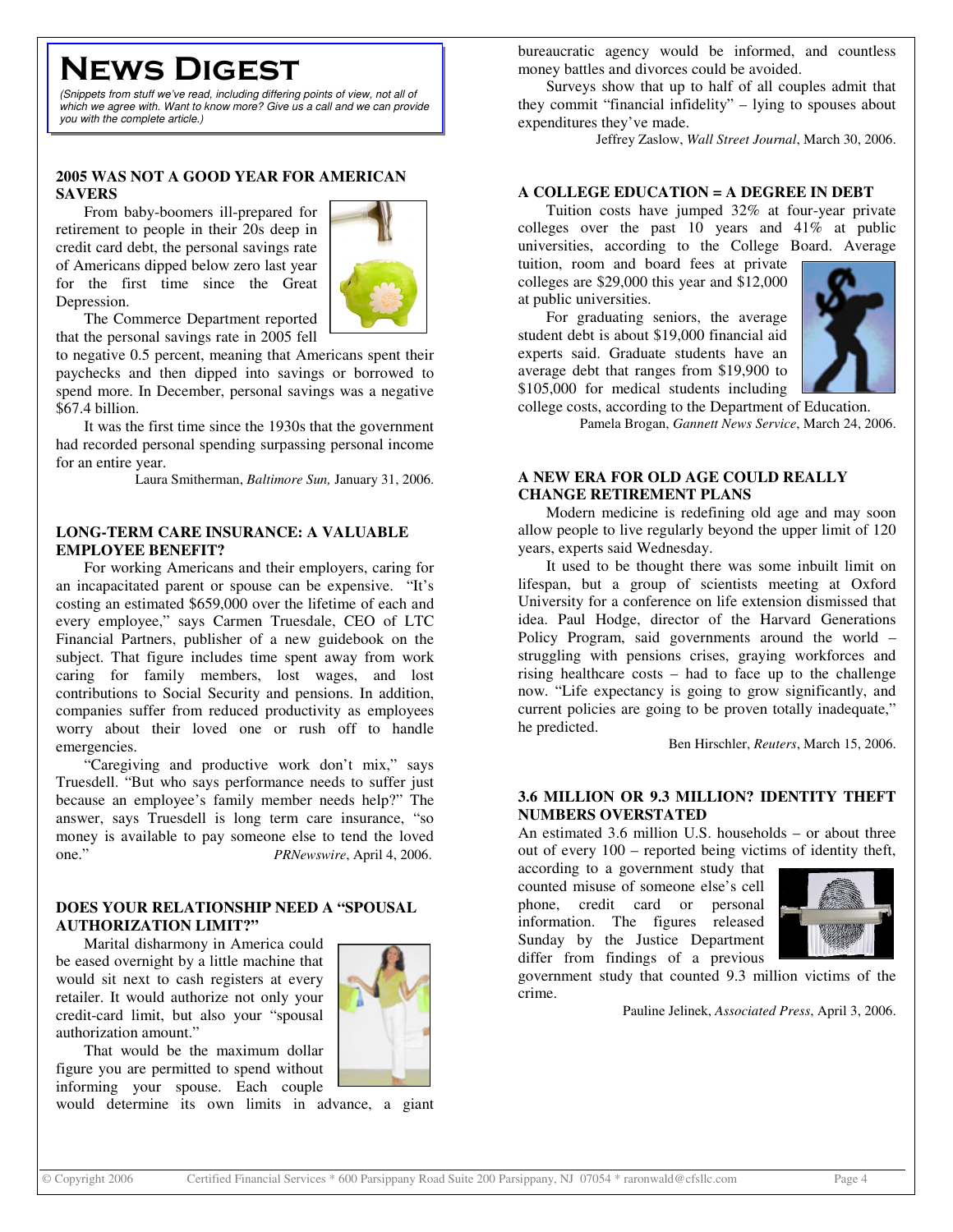### **THE 80-20 RULE** *(NOT EXACTLY, BUT PRETTY CLOSE)*

A brief Internet search turned up no definitive answer for the origin of the 80-20 Rule. But when in doubt about the origin of a phrase, it's always safe to attribute it to Ben Franklin or Albert Einstein. Hey, they were smart guys. And even if they didn't say it, they could have. So, as Ben or Albert once said…

**80% of the value resides in 20% of the people/assets.**

Thus…

80% of the work is done by 20% of the employees. 80% of business comes from 20% of the customers. 80% of one's productivity comes from 20% of one's activity.

80% of the money is earned by 20% of the workers.

You can also flip the 80-20 rule around, meaning...

20% of the work is done by 80% of the employees. 20% of business comes from 80% of the customers. 20% of one's productivity comes from 80% of one's activity.

20% of the money is earned by 80% of the workers.

If the 80-20 Rule is true, then in a capitalistic freemarket economy, 80% of the wealth should be controlled by 20% of the people. Guess what? That statement appears to be true, at least in the United States.

Every three years, the Federal Reserve Board conducts a nationwide Survey of Consumer Finances. The most recent survey (released in March 2006) provided information about 2004. The survey attempts to assess the total net worth held by American families. Net worth is the value of all assets – houses, cars, retirement plans, savings accounts, stock portfolios, etc. – minus all liabilities (mortgages, loans and the like).

The Fed estimated the total net worth of families to be about \$50 trillion. Of that \$50 trillion, 69.5% of it is held by the top 10% of American families. In other words, the 80-20 rule is closer to the 70-10 rule. The average net worth of the families in the top 10% was \$831,600.

This ratio has stayed quite stable over the past 10 years. In 2001, the top 10% of families owned or controlled 69.7% of all net worth. In 1998, the figure was 68.5%; in 1995, 67.8%. (The survey doesn't break down the results for the top 20%, but does report that the top 25% held 87.1% of all net worth. So if you don't like 70-10 ratio, 87-25 is accurate as well.)

The flip-side of the rule, the 20-80 part, is quite sobering. The bottom half of American families hold only 2.6% of the nation's net worth.

*(See graph)*



Source: *Wall Street Journal* article March 3. 2006: Federal Reserve Survey of Consumer Finances.



#### *A RECYCLED TOPIC WITH A NEW SPIN:*

**"Do I Really Need Life Insurance?" (Maybe** *You* **Shouldn't Be The One To Decide!)**

Read financial publications long enough, and you soon realize a lot of the material is recycled – the same topics appear over and over, just dressed up a little differently. This recycling isn't a lack of creativity on the part of the publishers; there are legitimate reasons to regularly revisit some financial issues. First, new readers may not have read about the topic. Second, old readers might just now find the topic relevant. Third, new information may actually change the nature of the discussion. *(continued…)*